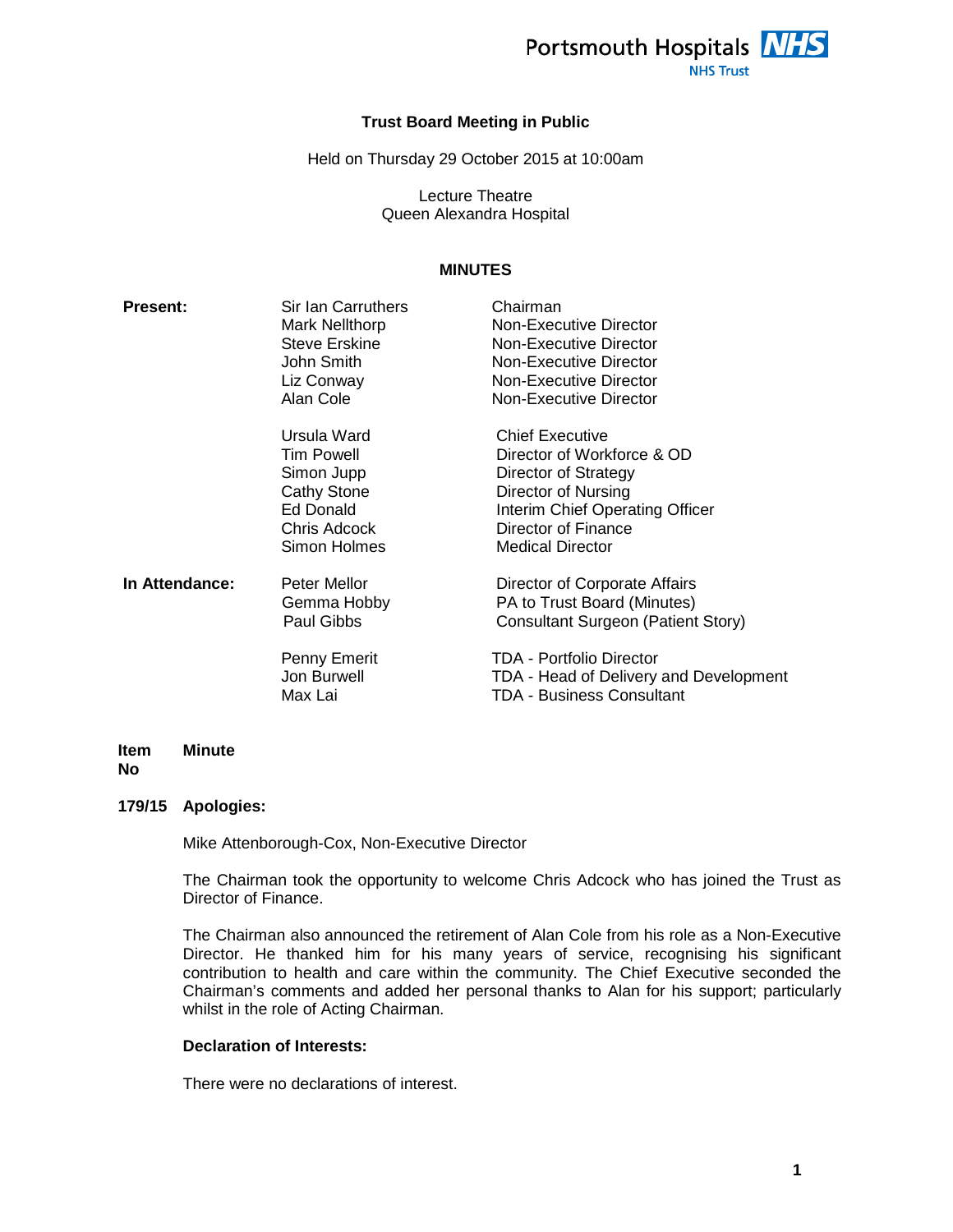The Director of Nursing introduced Paul Gibbs, Consultant Surgeon, who was in attendance to present the patient story.



Following the presentation the Chairman thanked Paul and then invited questions.

Liz Conway, Non-Executive Director, thanked Paul for his presentation and asked about the contribution from altruistic donors and whether there were any problems associated with this. Paul explained that Portsmouth Hospitals NHS Trust benefits from more altruistic donors than any other hospital in the country; each donation saving the NHS approximately £ 25,000 per year. The Renal unit needed to be very careful about protecting the identities of both donor and recipient, especially when both were present in the unit at the same time.

Mark Nellthorp, Non-Executive Director, thought this to be a potentially problematic situation. John Smith, Non-Executive Director, was also intrigued at the idea of having a donor and a recipient on the same ward and asked how patients were advised about what they should or should not say to one another. Paul explained that neither the donor nor the recipient would be aware of each other being on the ward. A Portsmouth donor does not know they are giving to a Portsmouth patient and vice versa. Paul confirmed that in this instant, the two patients would be kept at opposite ends of the unit and the nursing staff would be briefed accordingly. A donor is only in hospital for 3 days.

Steve Erskine, Non-Executive Director, empathised with how difficult this situation must be and queried if there were any constitutional or ethical standards that the unit should be aware of. Paul explained that the most important rule was to try and protect the patient's confidentiality.

The Chairman recognised that these very sensitive situations were being dealt with all of the time and asked if there was any learning or advice that the rest of the organisation might benefit from. Paul explained that, in a sense, this is a unique situation; living donors are the only patient having no benefit from the surgery other than psychological – the patient has to be at the centre of everyone's focus. The Director of Corporate Affairs felt that a fundamental part of the learning seemed to be the communication between clinician and patient. Paul agreed and explained that we devote as much time as is possible to speak to the patient in a private and confidential manner. The Director of Nursing felt that the other learning to take from this was in relation to consent; looking at what questions we should be asking and ensuring that our younger members of staff were confident to ask those questions.

The Chief Executive acknowledged that the unit had recently celebrated its  $50<sup>th</sup>$  anniversary and that she and the Director of Corporate Affairs had attended a formal event to celebrate this.

The Chairman stated how much the unit had come on in the last 50 years, thanks to the fantastic work of the staff and clinicians and thanked Paul and the team for their dedication and hard work.

## **181/15 Minutes of the Last Meeting – 24 September 2015**

The minutes were agreed as an accurate record.

#### **182/15 Matters Arising/Summary of Agreed Actions**

**155/15: Staff Story –** The Chief Executive confirmed that Lesley Coles, Head of Nursing, Women & Childrens CSC, had attended at Team Brief to present the concept of the 'Talent Panel' and that other areas were adopting the idea.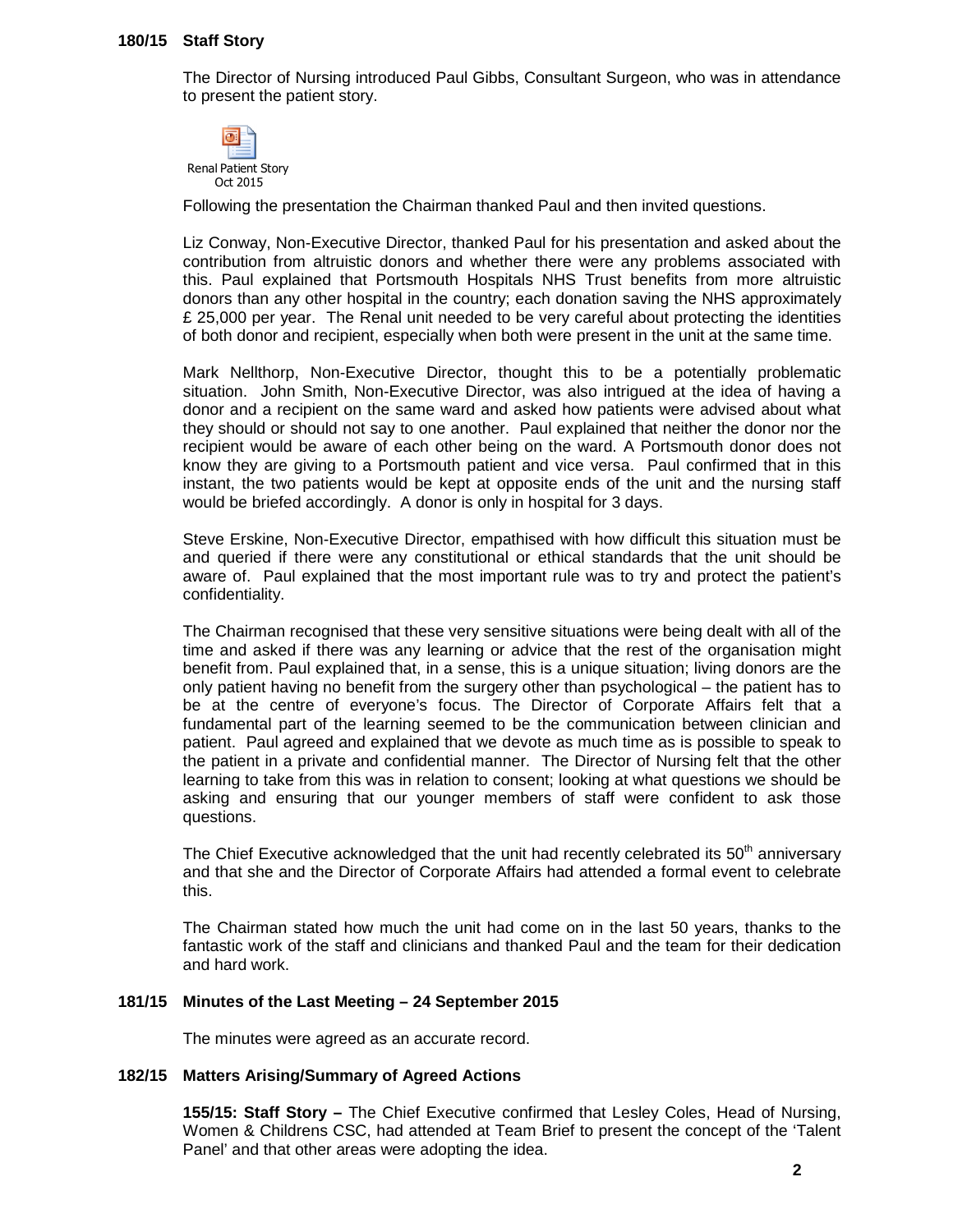## **183/15 Notification of Any Other Business**

None.

# **184/15 Chairman's Opening Remarks**

The Chairman emphasised key points:-

- Whilst the NHS is becoming more financially challenged and finding it more difficult to meet Constitutional standards, there is no cause for alarm as the priorities will always be safe care and care of a high quality.
- Our own staff are highly pressured at the moment but are absolutely focussed on providing safe and high quality care.
- All agencies within the local healthcare system need to join together to resolve the problem with unscheduled care.
- Thank you to the residents of Portsmouth for their continued support and to all of our 7,000 staff for their outstanding work and for going beyond their call of duty.

# **185/15 Chief Executive's Report**

This report was noted by the Board. The Chief Executive drew attention to particular areas within it:

- She is particularly aware of the pressure on our staff and the anxiety that this might lead to. As a consequence, she is holding a series of staff briefing sessions, similar to those held prior to the CQC inspection, to try and reassure the staff and remind them of the fantastic service that they all provide on a daily basis.
- There is a serious likelihood of industrial action being taken by Junior Doctors throughout the country. Meetings have taken place with the Junior Doctors to remind them of the need to maintain communication with the BMA and we have sent each of them a letter recognising their concerns.
- The Open Day on  $3^{rd}$  October had been very successful and our staff, who had given up their Saturday to contribute, had been fantastic.
- The Stroke Service, which is one of the biggest in the country, celebrates its  $21<sup>st</sup>$ birthday today.

# **186/15 Integrated Performance Report**

# **Quality**

The Director of Nursing drew attention to the following areas, with supporting comment from the Medical Director:

- She endorsed the Chief Executive's praise of our staff. Their response to the relentless pressure is superb - we ask and they deliver. However, some nurses are struggling with the constant drive for early discharges so we are providing some educational training for our nurse leaders to help deal with these difficult situations.
- The Director of Nursing meets regularly with the senior nurses within the Trust but intends to meet with our band 5s (newly qualified nurses) to see what we might do to help with any of the challenges that they might be facing.
- It is most disappointing to see the recurrence of avoidable pressure sores and much attention is being given to this concern.
- The number of non-clinical moves after midnight has regrettably increased. Each move after midnight is scrutinised and we are required to undertake a root cause analysis. We talk to the patient, carer and family to identify the impact this has had on the patient and what we could do to improve their journey through the hospital. Steve Erskine, Non-Executive Director, said that he could tell from the complaints that he had read that this caused significant distress and disruption to both the patient and their family. The Director of Nursing agreed.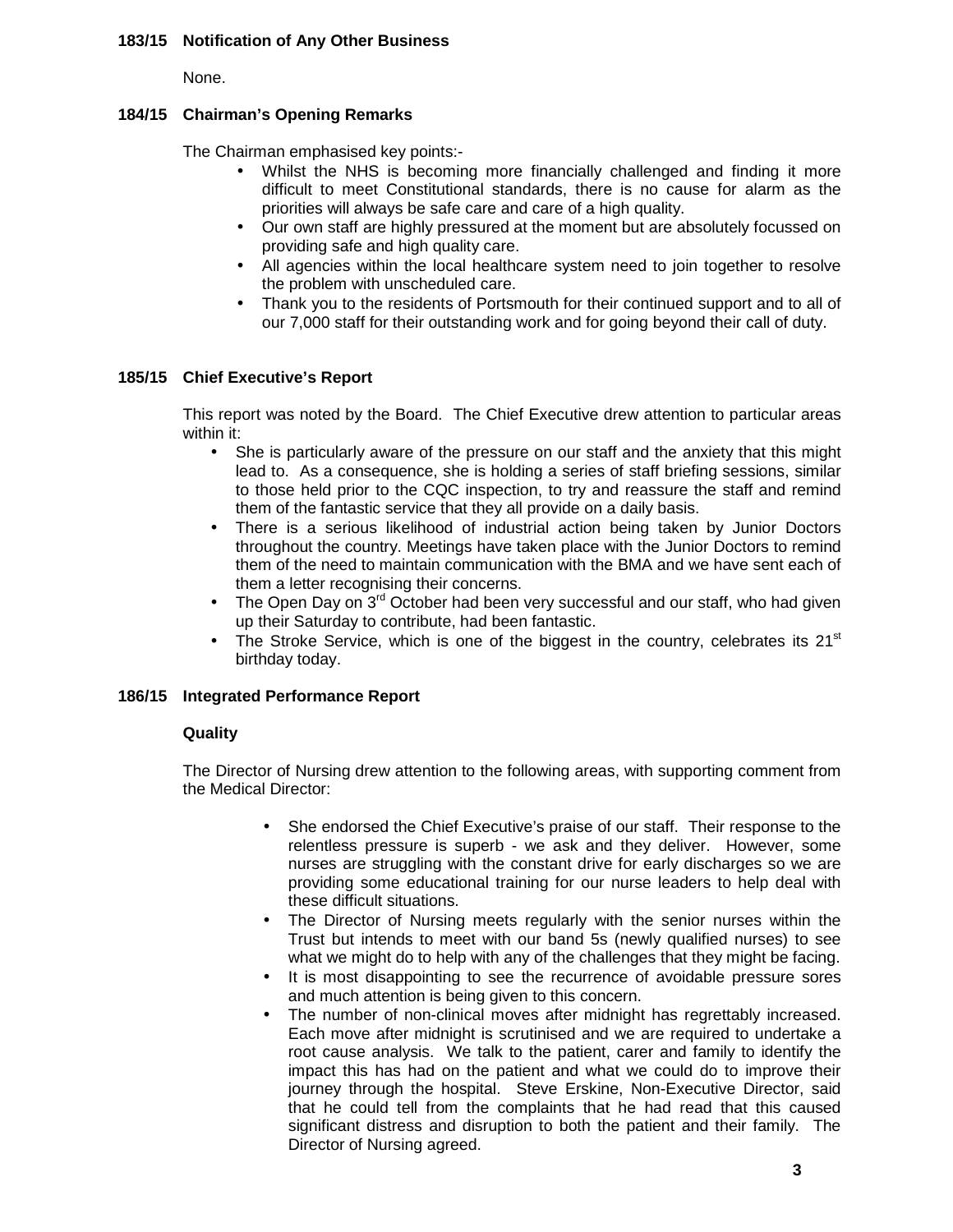- In relation to Infection Control, the position is fairly stable. Zero cases of MRSA this year.
- In relation to CDifficile, there had been 1 case in September, making 13 cases for the year against a trajectory of 19 and an annual target of 40.
- Four cases of MSSA in September, which is an improvement on last year. Nationally there is a lack of understanding about exactly why MSSA figures do not mirror the MRSA figures. We will continue to monitor this, even though it is not reportable.
- Flu is gradually spreading across the world. There have been a few cases in Portsmouth and this is expected to significantly increase. It is important to continue to promote the benefits of vaccination to staff.
- Bed occupancies are high; turnaround for beds is short so cleaning is not always as thorough. If this continues, we can expect a negative impact on infection control.
- Mortality rates are stable and SHMI remains within the expected range.

Mark Nellthorp, Non-Executive Director, expressed his frustration at a perceived lack of action from some of our healthcare partners and asked what the escalation process was. The Medical Director explained that there is a clearly defined escalation process for any matters of safety and quality and, particularly infection control. The Interim Chief Operating Officer confirmed that the normal escalation route would be through the Urgent Care Board. The Chief Executive agreed but emphasised the need to be absolutely sure of the situation before escalating any bed occupancy problems. The Chairman felt it important to fully understand the escalation process to enable us to make best use of it and attract the necessary support.

John Smith, Non-Executive Director, shared the frustration that the same conversations with other organisations in relation to the timely discharging of patients seemed to be constantly repeated. This problem needed to be resolved. Alan Cole, Non-Executive Director, asked whether everyone on the Urgent Care Board treated this problem as urgent. The Interim Chief Operating Officer confirmed that the Urgent Care Board was committed to resolving these problems but felt that it needed to expedite its actions. Liz Conway, Non-Executive Director, was concerned at the risk caused to our patients through these delays.

The Chairman thanked the Director of Nursing and the Medical Director for their update and emphasised the need for all organisations to work more effectively together for the benefit of the patient.

# **Operations**

The Interim Chief Operating Officer drew attention to particular areas within the report:

Accident & Emergency

- Significant increase in Urgent Care performance figures.
- Higher attendance with more sick patients being admitted and not enough being discharged. Action is needed in terms of getting support.
- The challenges seem to multiply at the weekend, particularly with the timely discharge of patients who are now medically fit and ready to leave.
- An analysis into the increase of 'avoidable breaches' has highlighted some areas for improvement which are beginning to have a positive effect.

Referral to Treatment

- Pressures at speciality and sub-speciality level.
- There are two 52 week waiters, both for spinal surgery. Procedures are in place to deal with the backlog of demand.
- Expectation is to be green for quarter 2 for all Cancer Standards.

The Interim Chief Operating Officer confirmed that there was a constant focus on meeting the Constitutional standards.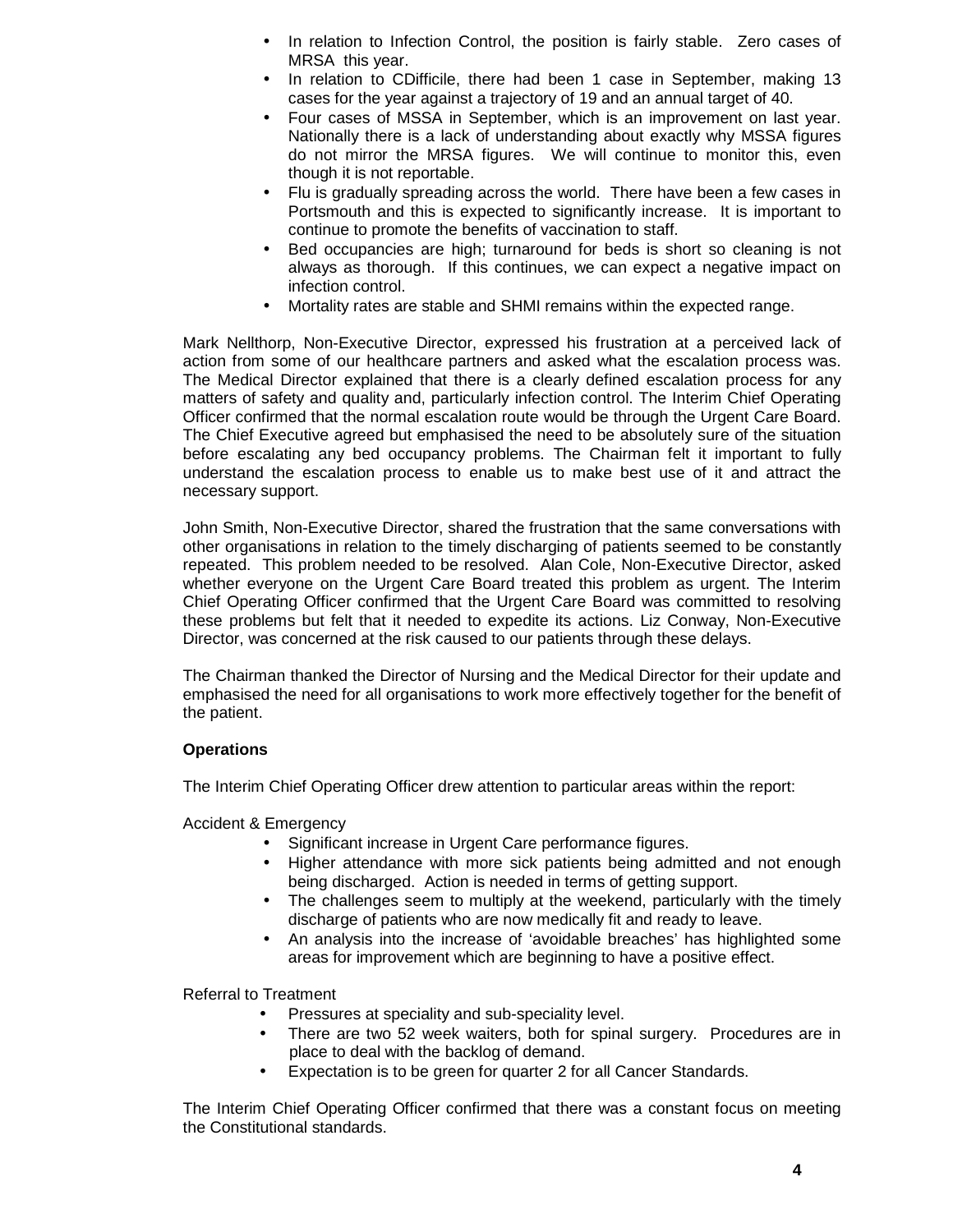The Chief Executive explained that a detailed piece of work had been carried out to try and provide cross-system clarity and consistency and there is a meeting next week with the commissioners to go through it.

The Chairman thanked the Interim Chief Operating Officer for his update.

# **Finance**

The Director of Finance highlighted some key areas from his report:

- The report is as presented and as discussed at the finance committee earlier this week. The report reflects the revised plan to achieve the stretch target deficit of £9.7m.
- Deficit for September was £2m (£1.7m worse than plan) which has led to an increase in year to date deficit which is some £5.9M behind plan. This has been driven by several things such as:-
	- Significant pay pressures
	- Running with unfunded escalation capacity
	- Generally premium rates relating to temporary staff
	- Shortfall on CIPs on year to date now £1.6M
- Whilst the Trust is recovering considerably more income than originally planned it is increasingly costing more to deliver. This along with the increasing level of challenges from commissioners creates considerable pressure impacting on the Trust's operational and financial performance.
- The Year-end forecast currently stands at  $£15.2M$  although this is currently being validated due to the range of risk associated with the assumed delivery of the Financial Recovery Plan. At this point the Trust is half way through the current round of performance review meetings which forms part of the validation exercise.
- CIP forecasts are materially higher the originally planned but are also subject to significant validation and confirmation.
- The most significant financial risk for the Trust at this time is the cash position. Recent notification of changes in the cash support processes would have a major impact on the Trust if unresolved. Members of the Finance team have met TDA representatives in order to agree a resolution to this issue and the Trust will prepare submissions based on the actual cash requirements in due course.

Liz Conway, Non-Executive Director, felt it important that we clearly show what the cost is of providing staff to look after those patients that should have been discharged into the community. The Chairman agreed that the cost would be significant; however he felt it important that we do not aggravate the situation by placing blame on the commissioners. Actions need to be identified to resolve this issue.

# **Workforce**

The Director of Workforce & OD drew attention to particular areas of his report:

- An establishment control in relation to workforce capacity had been introduced and temporary workforce numbers continue to be scrutinised on a weekly basis.
- There is 'Good News' in relation to nursing recruitment. In November, we will be in a position where all ward based nursing positions are filled; so there should be a significant drop in the use of agency staff.
- Essential skills training for the medical workforce is being promoted via performance reviews and the Chiefs of Service. Specialist Registrars are proving to be the main problem at the moment.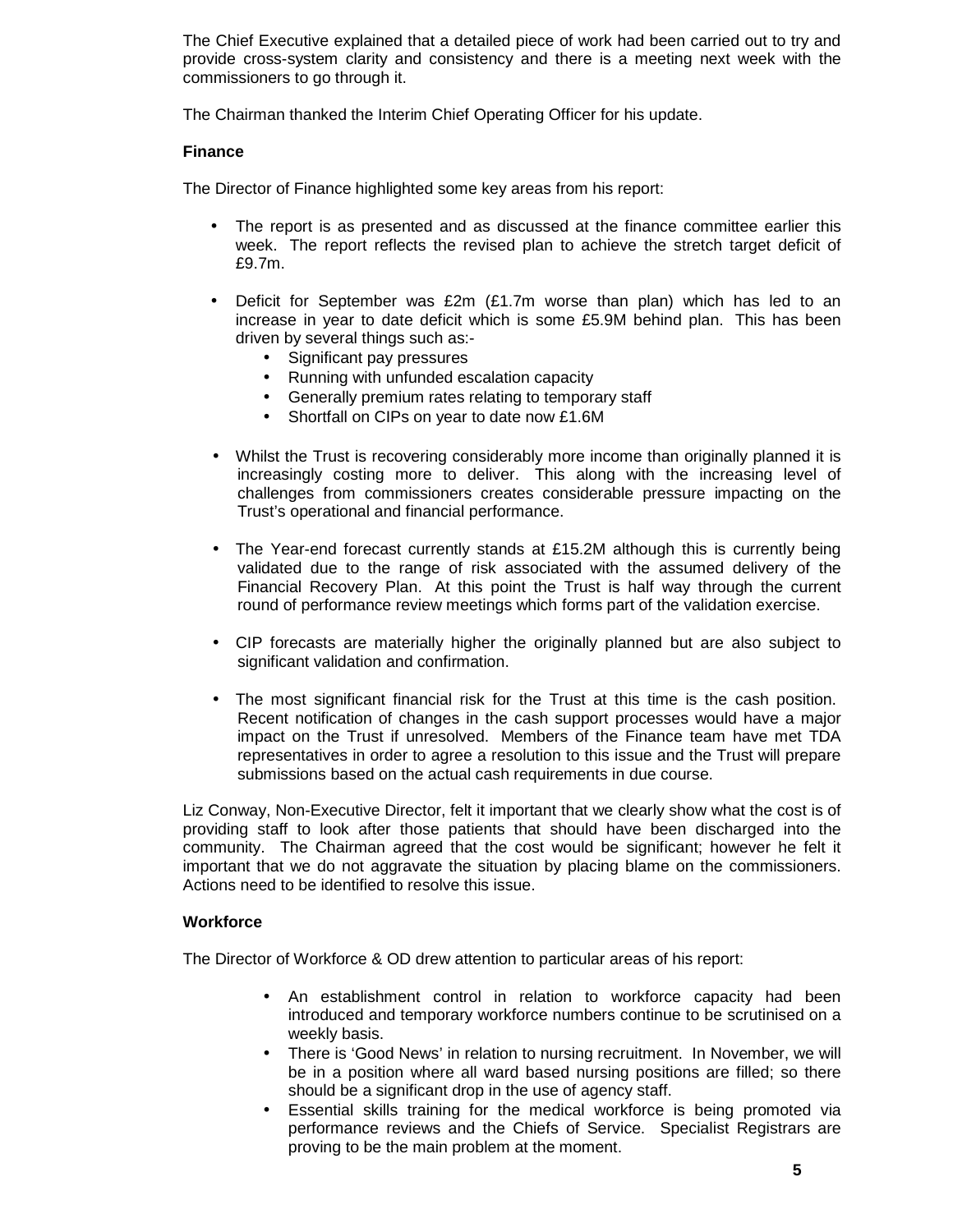- The take up of staff flu vaccinations is 5% down on this time last year. Despite constant communication, the overall response has been disappointing.
- National Staff Survey returns are above those of last year. We anticipate some staff concerns reflected within them, particularly in relation to work pressures.

Mark Nellthorp, Non-Executive Director, asked whether staff had explained why they are reluctant to have the flu vaccination. The Director of Workforce and OD explained that some had cited a lack of time and others that they thought that the vaccination would make them ill. The Medical Director suggested that some might see the flu as less of a worry because of the lack of any outbreak in the last couple of years.

The Chief Executive expressed her delight at the good news in relation to nursing recruitment. Mark Nellthorp, Non-Executive Director, asked whether the nurses stay in the department to which they are recruited. The Director of Workforce and OD explained that some do move around but that that is to be encouraged. Alan Cole, Non-Executive Director, asked what staff support mechanisms were in place for those suffering from work-related stress. The Director of Workforce and OD explained that support is available from Acqullis (counselling service) who will share trends with the Trust, without breaking confidentiality.

The Chairman summarised the IPR discussion, highlighting key points:

- On the whole the organisation is performing well.
- In relation to Unscheduled Care we need to establish with the TDA, NHS England and CCGs 'one version of the truth'.
- The Trust needs to do more with 'unavoidable breaches'.
- Action plan needed for better weekend discharges.
- Need to encourage regulators to better hold different agencies to account.
- Ensure escalation process is working both within health community and outside.
- Ensure that our own discharge processes are working effectively.
- Need to put together an RTT plan so that we are prepared and dealing with any pressures in this area.
- Need to ensure that staff numbers correlate with financial plan.
- An analysis of any extra costs that we are incurring and what extra services we are providing as a result of delayed discharges.
- Conduct a review of the necessary infrastructure that is needed.

## **187/15 Self Certification**

The Director of Corporate Affairs presented the Self Certification, seeking approval for the Chairman and Chief Executive to sign it off prior to submission to the Trust Development Agency at the end of the month.

The Director of Corporate Affairs explained that there had been no changes since last month and that the self-assessment reflected our failure to meet the 4 hour Emergency Department waiting standard, a risk against our ability to meet cancer 62 day first definitive treatment and the delivery of RTT. This reflects our position at the end of September. We have been assured that we will continue to have full support from the TDA with regards to our current financial position.

The Self Certification was approved by the Board for submission to the TDA.

## **188/15 Winter Plan**

The Interim Chief Operating Officer presented the Executive Summary of the Operational Winter Resilience Plan in preparation for Q3 and Q4 and the measures Portsmouth Hospitals Trust will take to manage the challenges posed by winter. The paper outlines guidance and best practice, including a range of policies. It addresses key issues such as:-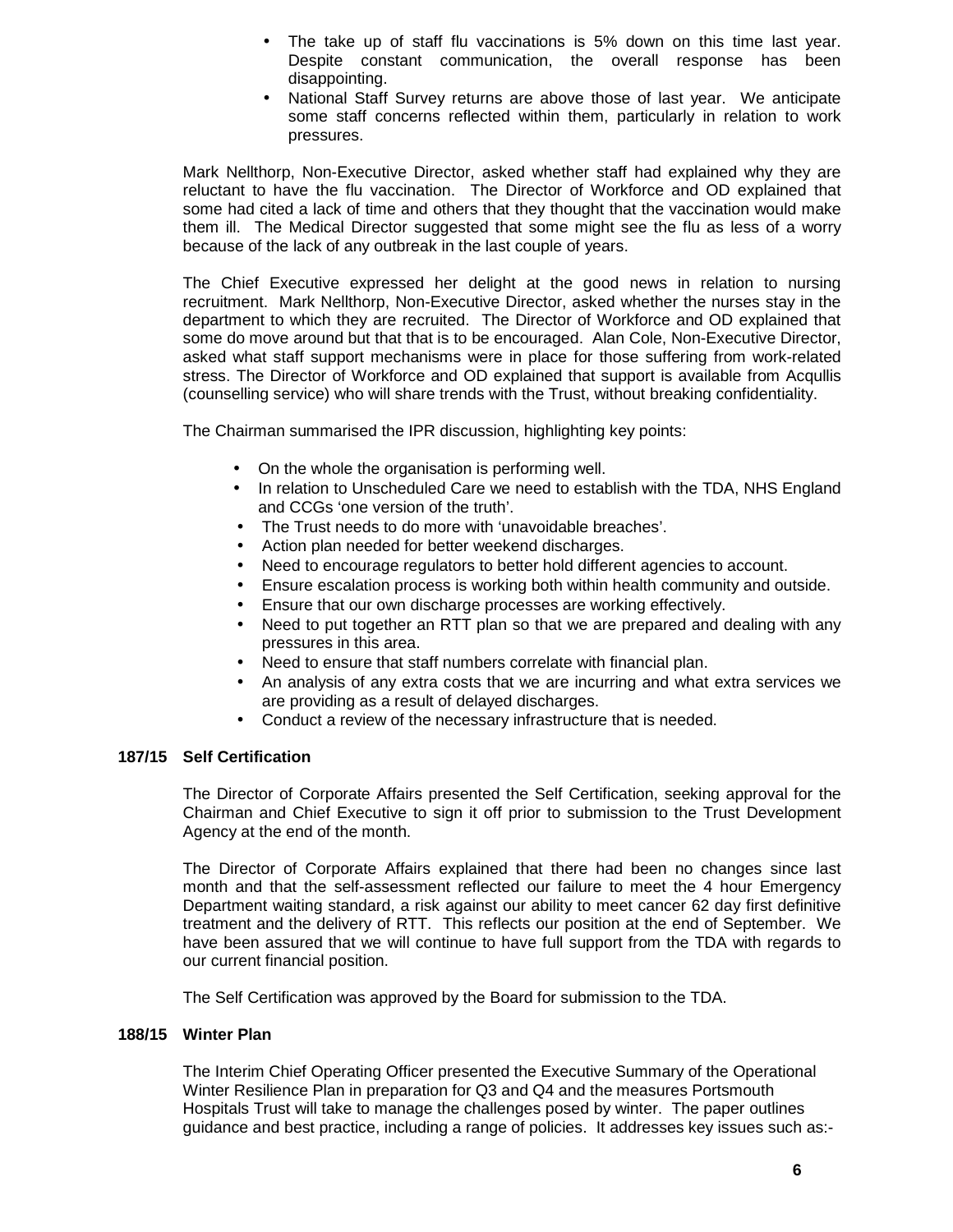- NHS constitutional standards and contracted activity
- Bed modelling
- Managing winter demand and capacity
- Mitigation for the forecasted bed gap in Q4
- Planning services to meet and manage demand in Dec/Jan
- Escalation status triggers
- Capacity and A&E triggers
- **Escalation actions**
- Command and control

The Board were invited to ask questions.

Steve Erskine, Non-Executive Director, queried whether 'escalation' was the equivalent to a Plan B. The Interim Chief Operating Officer clarified that this was all included in the plan. The Chairman felt concerned that this was the first time the system plan has been looked at and stated that this it needed to be considered in detail by the Finance & Performance Committee.

John Smith, Non-Executive Director, queried whether the CCG's are aware of their funding liabilities. The Interim Chief Operating Officer clarified that they were and were also looking to include a process if flu hits within the winter plan.

## **189/15 Revalidation**

The Medical Director presented the Revalidation Annual Report to the Board for approval. It is a 5 year cycle where all doctors have to provide evidence of regular appraisals and 360º feedback from colleagues and patients. There are 526 doctors in this hospital who all go through the revalidation process, not including those in training as they go through a different process. Revalidation is there to strengthen the appraisal process and also has quality assurance associated with it. The Board can be reassured that our process is very good.

The Chairman asked what happens with those who do not comply with the requirements. The Medical Director explained that if anyone 'defers the process' they are warned that the GMC will become involved if they continue not to engage in the process.

## **190/15 Board Assurance Framework**

The Director of Nursing highlighted the recent updates to the Assurance framework. She also explained that she will be working jointly with the Director of Corporate Affairs to create a Board Assurance Framework that mirrored current best practice.

Steve Erskine, Non-Executive Director, asked about those risks relating to specialist services and the threat of financial penalties. The Director of Finance explained that this has been picked up within the Finance Committee.

The Chairman asked whether the Board was satisfied that these are the main risks that threaten our strategic aims and with the mitigation that was in place to manage those risks. The Chief Executive agreed that these were the main risks but suggested focusing more on litigation to see if any tends could be detected and also felt that we must not underestimate the pressures on our staff.

The Director of Corporate Affairs confirmed that he was currently reviewing the committee terms of reference with the Chair of each committee. He intends to present these for ratification at the next Board meeting.

## **191/15 Quarterly Quality Report**

The Director of Nursing presented the progress with the Care Quality Commission Quality Improvement Plan. Overall the Quality Improvement Plan is showing good progress.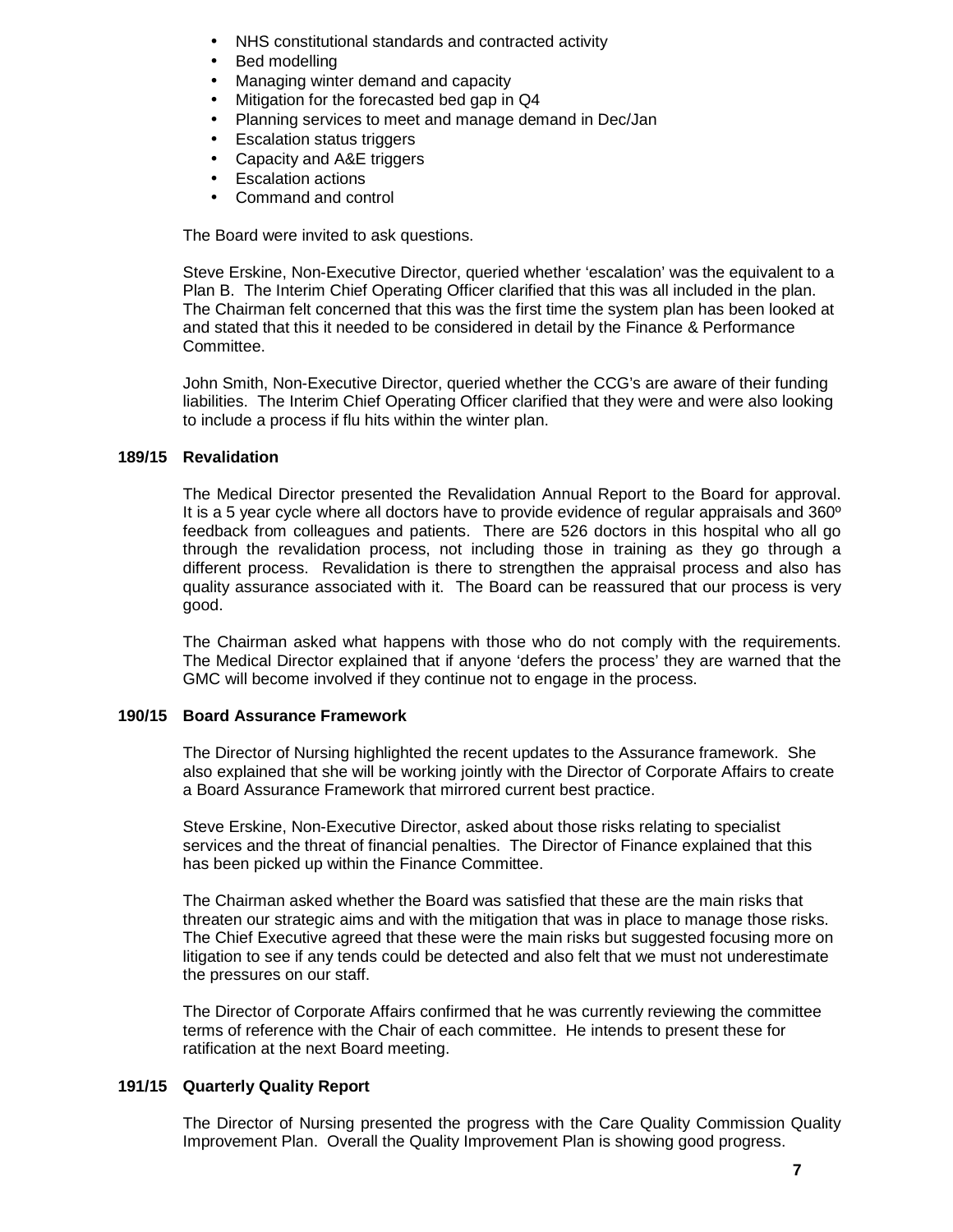Mark Nellthorp, Non-Executive Director, felt that the delivery rating column showing the progress of our partners should be flagged red. The Director of Nursing explained that this had been considered by the Urgent Care Board that morning; so this will be amended.

## **192/15 Quarter 2, Delivery against Business Plan**

The Director of Strategy presented his report explaining that he felt it was too financially dominated. Whilst it shows the key numbers, it will need a refresh for the next quarter. The Chairman agreed and suggested cross-referencing with the performance report, looking at where we are going and where we need to be.

The Board noted the report.

## **193/15 Information Risk SIRO Annual Report**

The Director of Corporate Affairs presented his annual review of Information Governance within the Trust. He took the opportunity to praise and thank James Taylor, Information Governance Manager, for his driving of this agenda. The Trust is doing very well.

Steve Erskine, Non-Executive Director, referred to section 6 of the report, under Information Asset Registers, and noted that this was an area that needed improvement. The Director of Corporate Affairs explained that this is being managed through the CSCs and a lot of work is going on behind it. The Chairman suggested in future having a table that shows how we compete with the rest of the country rather than just our peers. The Director of Corporate Affairs agreed to provide one.

Alan Cole, Non-Executive Director, queried whether an assessment has been done on how easy it is to hack into our systems. The Director of Corporate Affairs reminded of the IT security audit that had been carried out a couple of years ago and suggested that it needed to be done again. Several shortcomings had been identified at the time and it is important to see whether they have been resolved.

The Chairman thanked the Director of Corporate Affairs and James Taylor for the report.

## **Action: Director of Corporate Affairs to feed information back to James Taylor and revisit audit as above.**

## **194/15 Charitable Funds Update**

The Director of Corporate Affairs presented the Charitable Funds Report. Pleased to report that Mick Lyons, Trust Fundraising Co-ordinator, has now returned from sick leave and continues to raise money for the Da Vinci Robot. The Charitable Funds Team is continuing to raise its profile and is working well.

## **195/15 Non-Executive Directors Report**

Steve Erskine, Non-Executive Director, reported that he had been working with the complaints team and would be going back to work with them again next week. He had also spent some time with the Stroke team and was pleased to report on what excellent progress was being made.

## **196/15 Annual Work plan**

The annual work plan was noted by the Trust Board. There were no changes.

## **197/15 Record of Attendance**

The record of attendance was noted by the Trust Board.